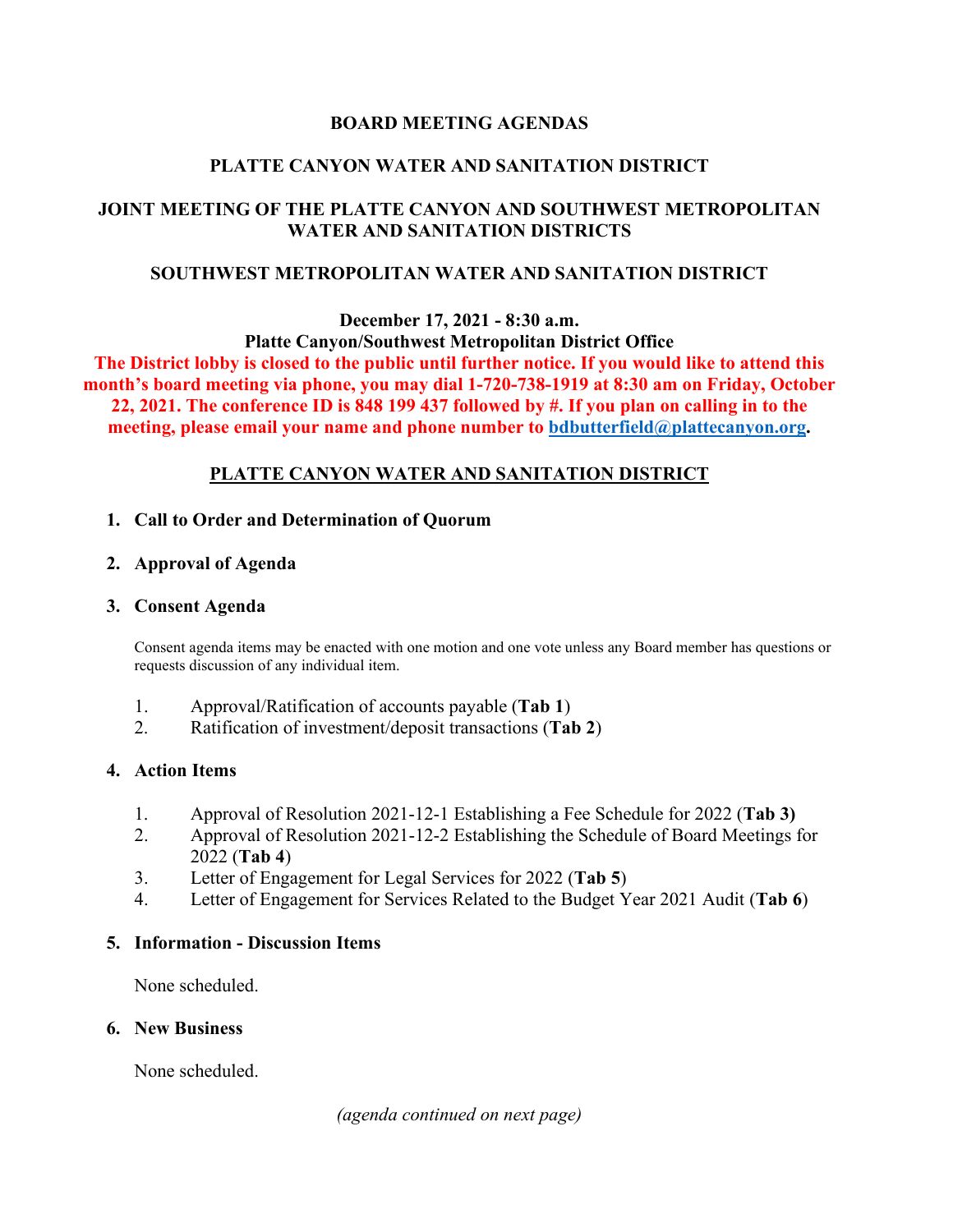# **JOINT MEETING OF THE PLATTE CANYON & SOUTHWEST METROPOLITAN WATER & SANITATION DISTRICTS**

# **1. Call to Order and Determination of Quorum**

# **2. Approval of Agenda**

# **3. Consent Agenda**

1. Approval of Minutes for the November 19, 2021 Joint Regular Meeting **(Tab 7**)

# **4. Action Items**

None scheduled.

# **5. Information - Discussion Items**

- 1. Platte Canyon financial statements (**Tab 8**)
- 2. Southwest Metropolitan financial statements (**Tab 9**)
- 3. Platte Canyon investment/deposit report (**Tab 10**)
- 4. Southwest Metropolitan investment/deposit report (**Tab 11**)
- 5. Manager's report (**Tab 12**)
- 6. Operations report (**Tab 13**)
- 7. Construction projects report (**Tab 14**)

*(agenda continued on next page)*